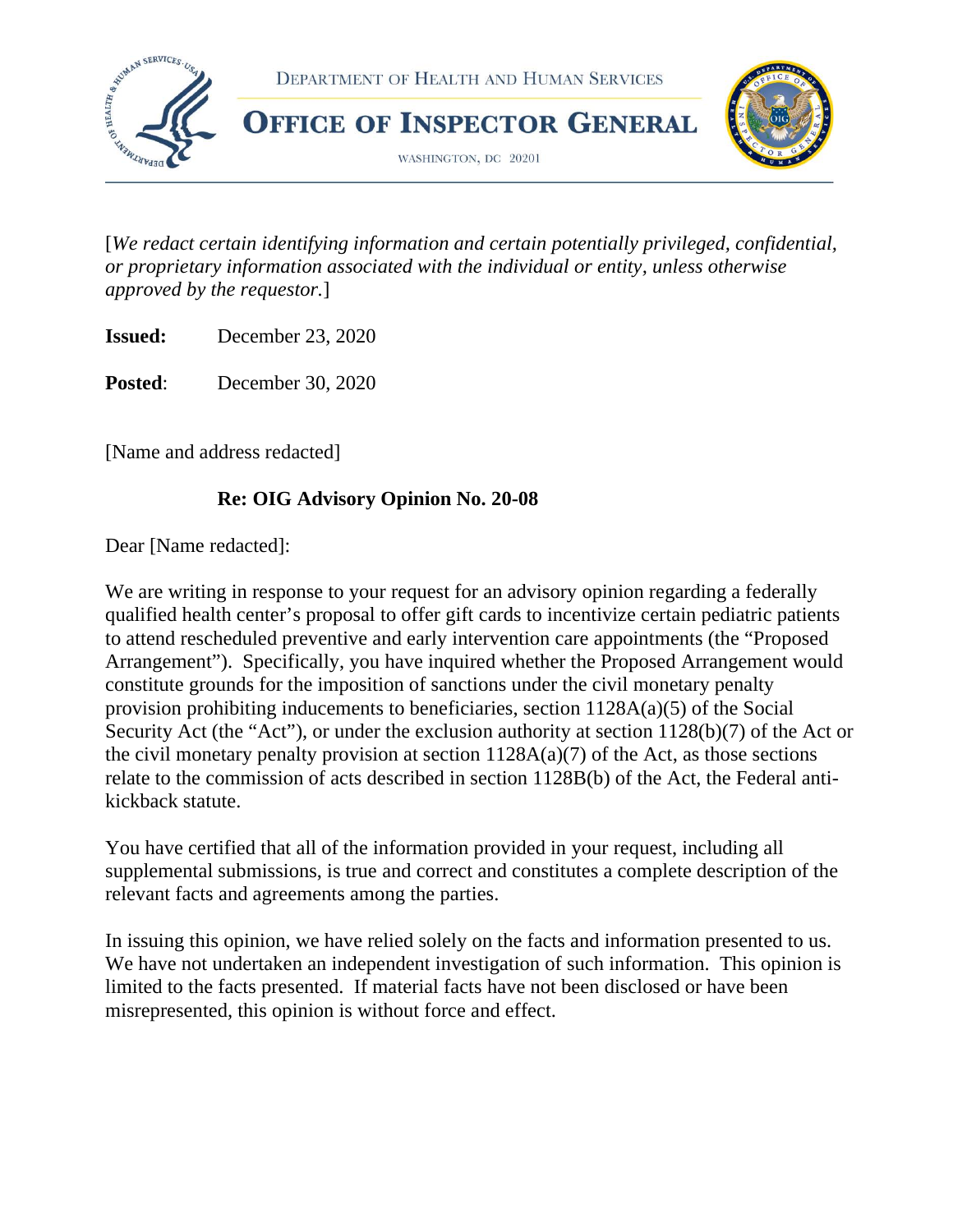### Page 2 – OIG Advisory Opinion No. 20-08

Based on the facts certified in your request for an advisory opinion and supplemental submissions, we conclude that: (i) the Proposed Arrangement would not constitute grounds for the imposition of civil monetary penalties under section 1128A(a)(5) of the Act; and (ii) although the Proposed Arrangement could potentially generate prohibited remuneration under the Federal anti-kickback statute if the requisite intent to induce or reward referrals of Federal health care program business were present, the Office of Inspector General ("OIG") would not impose administrative sanctions on [name redacted] under sections 1128(b)(7) or 1128A(a)(7) of the Act (as those sections relate to the commission of acts described in section 1128B(b) of the Act) in connection with the Proposed Arrangement. This opinion is limited to the Proposed Arrangement and, therefore, we express no opinion about any ancillary agreements or arrangements disclosed or referenced in your request for an advisory opinion or supplemental submissions.

This opinion may not be relied on by any persons other than [name redacted], the requestor of this opinion, and is further qualified as set out in Part IV below and in 42 C.F.R. Part 1008.

## **I. FACTUAL BACKGROUND**

[Name redacted] ("Requestor") is a  $501(c)(3)$  nonprofit community health center with eight sites located in the metropolitan area of [city redacted, state redacted]. Requestor participates in Federal health care programs and receives Federal grants to deliver health care services as a federally qualified health center ("FQHC"). Consistent with its mission and status as an FQHC, Requestor serves predominantly low-income individuals. Requestor certified that 96 percent of its patients report incomes at or below 200 percent of the Federal poverty level, and 65 percent of its patients receive coverage under either Medicaid or the Children's Health Insurance Program ("CHIP").

### **A. Parameters of the Proposed Arrangement**

Under the Proposed Arrangement, Requestor seeks to incentivize pediatric patients who have previously missed two or more preventive and early intervention care appointments ("Care Appointments") with Requestor to attend such appointments. More specifically, under the Proposed Arrangement, Requestor would: (i) contact by telephone patients or their parents or guardians, as applicable, who are under the age of 19 and have missed two or more previously scheduled Care Appointments<sup>[1](#page-1-0)</sup> with Requestor in the past six months

<span id="page-1-0"></span><sup>&</sup>lt;sup>1</sup> Requestor certified that, under the Proposed Arrangement, Eligible Patients or their parents or guardians would have scheduled the previous Care Appointments. That is, Requestor would not have scheduled the Care Appointments automatically.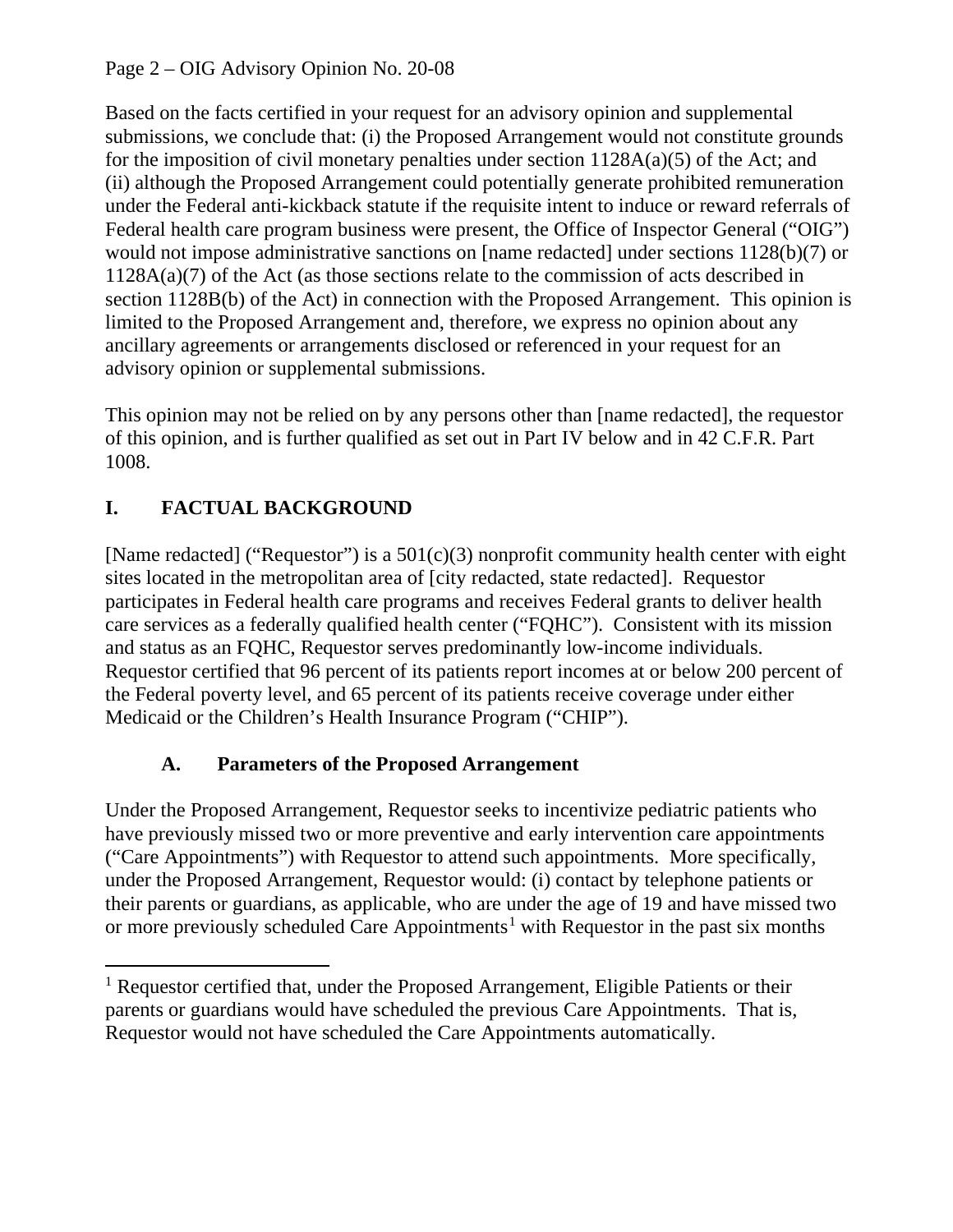Page 3 – OIG Advisory Opinion No. 20-08

(each an "Eligible Patient"); (ii) notify such Eligible Patients of the opportunity to receive a \$[2](#page-2-0)0 gift card<sup>2</sup> from Requestor upon rescheduling and attending a Care Appointment; and (iii) furnish the gift card at checkout after the Eligible Patient attends the Care Appointment and a Requestor staff member has verified the patient's eligibility.<sup>[3](#page-2-1)</sup>

The gift card would be offered and furnished to an Eligible Patient irrespective of his or her health insurance status or ability to pay for services. Each Eligible Patient could receive only one \$20 gift card over the course of the Proposed Arrangement. To ensure adherence to this requirement, Requestor stated that it would document and track the offer and receipt of gift cards under the Proposed Arrangement.

Requestor certified that it would not advertise the Proposed Arrangement, other than by notifying Eligible Patients or their parents or guardians of the Proposed Arrangement by telephone. Requestor further certified that while all items and services furnished during the Care Appointments would be medically necessary, some items and services would not meet the definition of "preventive care" described in the current U.S. Preventive Services Task Force's Guide to Clinical Preventive Services. For any Eligible Patient with Medicaid coverage, however, all Care Appointments would be covered by the Medicaid Early and Periodic Screening, Diagnostic, and Treatment ("EPSDT") benefit.<sup>[4](#page-2-2)</sup>

## **B. Goals of the Proposed Arrangement**

Requestor's stated goal for the Proposed Arrangement is to improve the attendance rate for Eligible Patients. According to Requestor, it developed the Proposed Arrangement in response to internal data indicating that, on average, 30 percent of its pediatric patients

<span id="page-2-2"></span><sup>4</sup> The EPSDT benefit is "designed to assure that children receive early detection and care, so that health problems are averted or diagnosed and treated as early as possible." Centers for Medicare & Medicaid Services, EPSDT – A Guide for States: Coverage in the Medicaid Benefit for Children and Adolescents (2014), available at [https://www.medicaid.gov/medicaid/benefits/downloads/epsdt\\_coverage\\_guide.pdf.](https://www.medicaid.gov/medicaid/benefits/downloads/epsdt_coverage_guide.pdf)

<span id="page-2-0"></span> $2$  Eligible Patients or their parents or guardians would choose one \$20 gift card from four select retailers, one of which is a "big-box" store, *i.e.*, it sells a wide variety of items. The gift cards would not be redeemable for items or services provided by Requestor.

<span id="page-2-1"></span><sup>&</sup>lt;sup>3</sup> If a patient has missed two or more previously scheduled Care Appointments in the past six months and, prior to Requestor notifying the patient of the Proposed Arrangement, the patient reschedules and attends one of the appointments, the patient would not be considered an Eligible Patient for purposes of the Proposed Arrangement.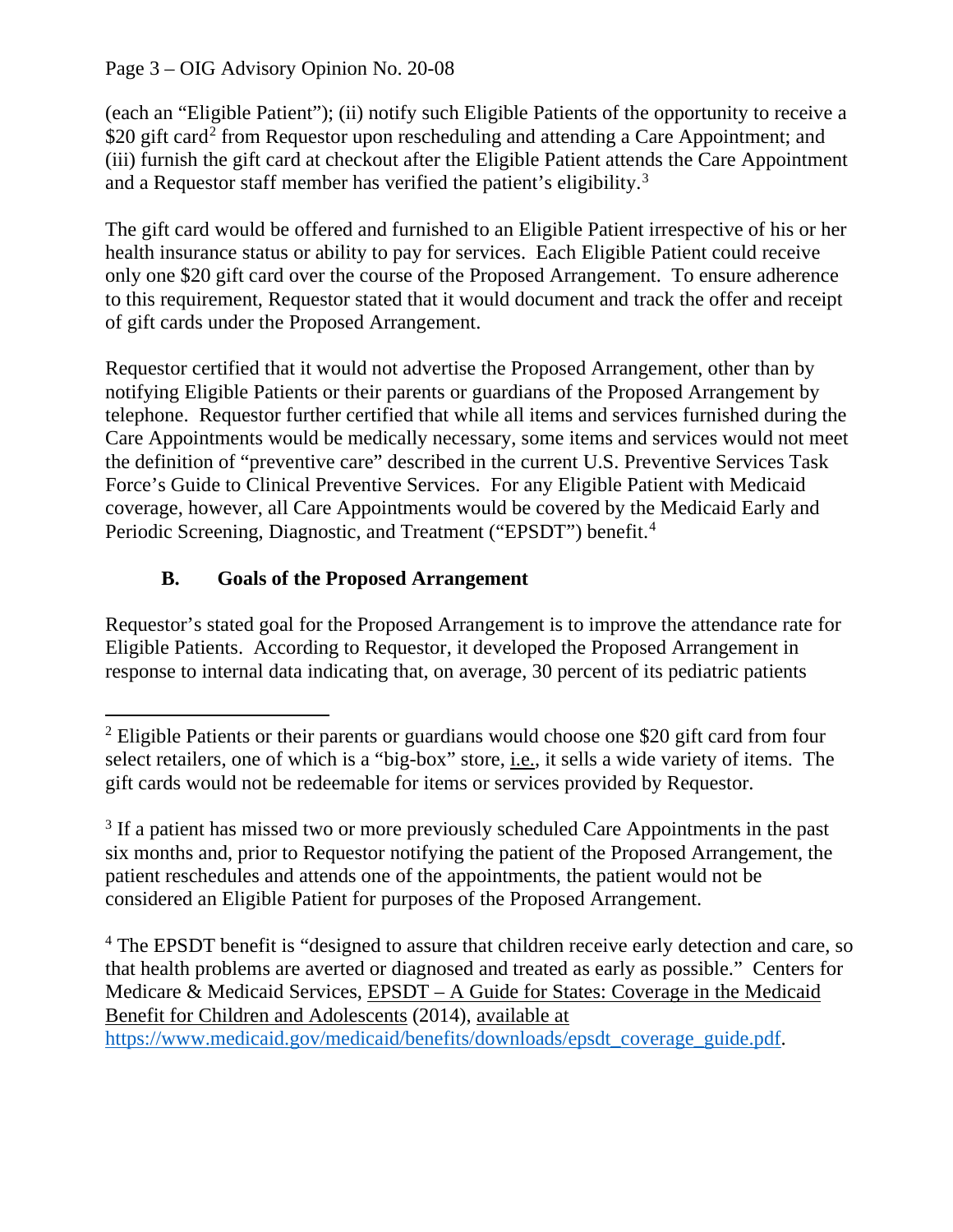missed one or more Care Appointments.<sup>[5](#page-3-0)</sup> During each Care Appointment, in addition to providing medically necessary services, Requestor intends to: (i) educate Eligible Patients or their parents or guardians on the importance of primary care and, in particular, attending Care Appointments; and (ii) inform such Eligible Patients or their parents or guardians of options Requestor offers that could facilitate attendance at future Care Appointments, e.g., back-to-back scheduling of sibling appointments.

Requestor certified that it intends to track whether the Proposed Arrangement improves attendance rates at Care Appointments for Eligible Patients. Requestor would calculate, at least once per calendar year, the Proposed Arrangement's "success rate," defined as the number of Eligible Patients who attended a rescheduled appointment and received a gift card under the Proposed Arrangement in the applicable calendar year, divided by the total number of Eligible Patients contacted by Requestor regarding the Proposed Arrangement in that calendar year. Requestor stated it would consider modifying or discontinuing the Proposed Arrangement if the success rate were to fall below 50 percent.

# **II. LEGAL ANALYSIS**

## **A. Law**

The anti-kickback statute makes it a criminal offense to knowingly and willfully offer, pay, solicit, or receive any remuneration to induce or reward referrals of items or services reimbursable by a Federal health care program.<sup>[6](#page-3-1)</sup> The anti-kickback statute specifically prohibits the offer, payment, solicitation, or receipt of any remuneration to induce or reward referrals for the furnishing or arranging for the furnishing of any item or service for which payment may be made in whole or in part under a Federal health care program, or the purchasing, leasing, ordering, or arranging for or recommending purchasing, leasing, or ordering any good, facility, service, or item for which payment may be made in whole or in part under a Federal health care program.<sup>[7](#page-3-2)</sup> Where remuneration is paid purposefully to induce or reward referrals of items or services payable by a Federal health care program, the

<span id="page-3-0"></span><sup>&</sup>lt;sup>5</sup> To support its internal findings, Requestor cited to a 2010 OIG report highlighting underutilization of EPSDT well-child visits across state Medicaid programs. Department of Health and Human Services, Office of Inspector General, Most Medicaid Children in Nine States Are Not Receiving All Required Preventive Screening Services (2010), available at [https://oig.hhs.gov/oei/reports/oei-05-08-00520.pdf.](https://oig.hhs.gov/oei/reports/oei-05-08-00520.pdf)

<span id="page-3-2"></span><span id="page-3-1"></span> $6$  See section 1128B(b) of the Act.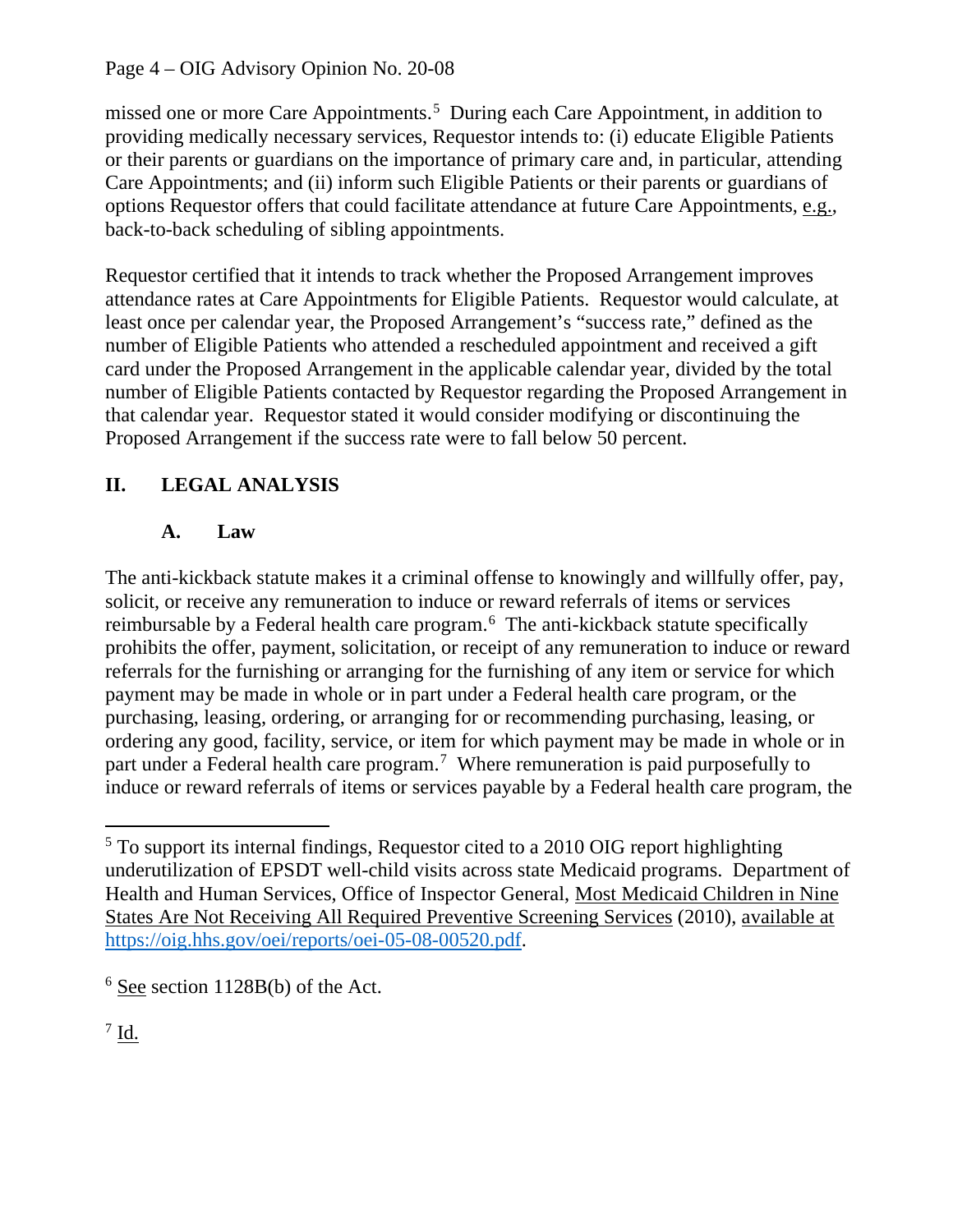anti-kickback statute is violated. By its terms, the statute ascribes criminal liability to parties on both sides of an impermissible "kickback" transaction. For purposes of the antikickback statute, "remuneration" includes the transfer of anything of value, directly or indirectly, overtly or covertly, in cash or in kind.

The statute has been interpreted to cover any arrangement where one purpose of the remuneration was to obtain money for the referral of services or to induce further referrals.<sup>[8](#page-4-0)</sup> Violation of the statute constitutes a felony punishable by a maximum fine of \$100,000, imprisonment up to ten years, or both. Conviction also will lead to automatic exclusion from Federal health care programs, including Medicare and Medicaid. Where a party commits an act described in section 1128B(b) of the Act, the OIG may initiate administrative proceedings to impose civil monetary penalties on such party under section  $1128A(a)(7)$  of the Act. The OIG may also initiate administrative proceedings to exclude such party from the Federal health care programs under section 1128(b)(7) of the Act.

Section 1128A(a)(5) of the Act (the "Beneficiary Inducements CMP") provides for the imposition of civil monetary penalties against any person who offers or transfers remuneration to a Medicare or State health care program (including Medicaid) beneficiary that the benefactor knows or should know is likely to influence the beneficiary's selection of a particular provider, practitioner, or supplier for the order or receipt of any item or service for which payment may be made, in whole or in part, by Medicare or a State health care program (including Medicaid). The OIG also may initiate administrative proceedings to exclude such party from the Federal health care programs. Section 1128A(i)(6) of the Act defines "remuneration" for purposes of section 1128A(a)(5) of the Act as including "transfers of items or services for free or for other than fair market value."<sup>[9](#page-4-1)</sup> The OIG has taken the position that incentives that are only nominal in value (other than cash or cash equivalents) are not prohibited by the statute and currently interprets "nominal value" to mean no more than \$15 per item or \$75 in the aggregate per patient on an annual basis.<sup>[10](#page-4-2)</sup>

<span id="page-4-1"></span><sup>9</sup> See also 42 C.F.R. § 1003.110 (defining "remuneration," for purposes of the regulations implementing the Beneficiary Inducements CMP, to be consistent with the definition of "remuneration" set forth at section 1128A(i)(6) of the Act).

<span id="page-4-2"></span><sup>10</sup> See, e.g., 81 Fed. Reg. 88,368, 88,394 (Dec. 7, 2016); Office of Inspector General Policy Statement Regarding Gifts of Nominal Value To Medicare and Medicaid Beneficiaries,

<span id="page-4-0"></span><sup>8</sup> See, e.g., United States v. Nagelvoort, 856 F.3d 1117 (7th Cir. 2017); United States v. McClatchey, 217 F.3d 823 (10th Cir. 2000); United States v. Davis, 132 F.3d 1092 (5th Cir. 1998); United States v. Kats, 871 F.2d 105 (9th Cir. 1989); United States v. Greber, 760 F.2d 68 (3d Cir. 1985).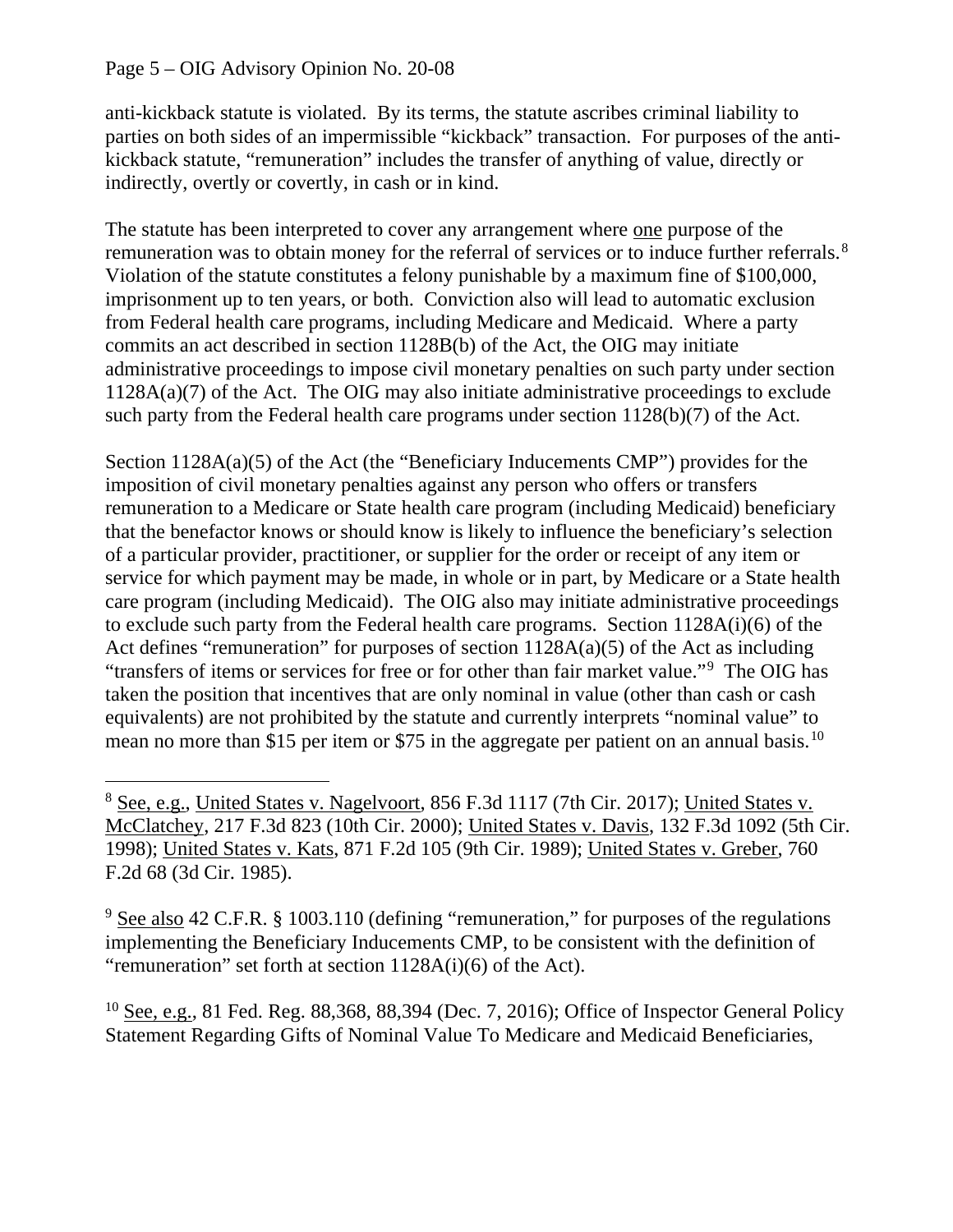#### Page 6 – OIG Advisory Opinion No. 20-08

Because one of the gift cards is a cash equivalent and all such gift cards would exceed the current per item threshold, this guidance would not apply.

The definition of "remuneration" in section 1128A(i)(6) of the Act includes a number of exceptions that are potentially applicable to the Proposed Arrangement. For example, section  $1128A(i)(6)(F)$  of the Act provides that, for purposes of the Beneficiary Inducements CMP, the term "remuneration" does not apply to "remuneration which promotes access to care and poses a low risk of harm to patients and Federal health care programs (as defined in section 1128B(f) and designated by the Secretary under regulations)" (the "Promotes Access to Care Exception"). We have interpreted this provision to apply to "[i]tems or services that improve a beneficiary's ability to obtain items and services payable by Medicare or Medicaid, and pose a low risk of harm to Medicare and Medicaid beneficiaries and the Medicare and Medicaid programs  $\dots$ ."<sup>[11](#page-5-0)</sup>

The definition of "remuneration" in section 1128A(i)(6) of the Act also contains an exception for incentives given to individuals to promote the delivery of preventive care (the "Preventive Care Exception").<sup>[12](#page-5-1)</sup> The regulations interpreting the Preventive Care Exception define "preventive care" as:

any service that (1) [i]s a prenatal service or a post-natal well-baby visit or is a specific clinical service described in the current U.S. Preventive Services Task Force's Guide to Clinical Preventive Services, and (2) [i]s reimbursable in whole or in part by Medicare or an applicable State health care program.<sup>[13](#page-5-2)</sup>

#### **B. Analysis**

Under the Proposed Arrangement, Requestor would offer a \$20 gift card to Eligible Patients. Because Requestor certified that 65 percent of its patients are covered under Medicaid or CHIP, it is likely that at least some Eligible Patients would be Federal health care program beneficiaries. The \$20 gift card would constitute remuneration offered by Requestor to Eligible Patients, designed to influence such patients to select Requestor for

<span id="page-5-0"></span><sup>11</sup> 42 C.F.R. § 1003.110 (defining "remuneration").

<span id="page-5-1"></span><sup>12</sup> Section 1128A(i)(6)(D) of the Act.

<span id="page-5-2"></span><sup>13</sup> 42 C.F.R. § 1003.110 (defining "remuneration").

available at [https://oig.hhs.gov/fraud/docs/alertsandbulletins/OIG-Policy-Statement-Gifts](https://oig.hhs.gov/fraud/docs/alertsandbulletins/OIG-Policy-Statement-Gifts-of-Nominal-Value.pdf)[of-Nominal-Value.pdf.](https://oig.hhs.gov/fraud/docs/alertsandbulletins/OIG-Policy-Statement-Gifts-of-Nominal-Value.pdf)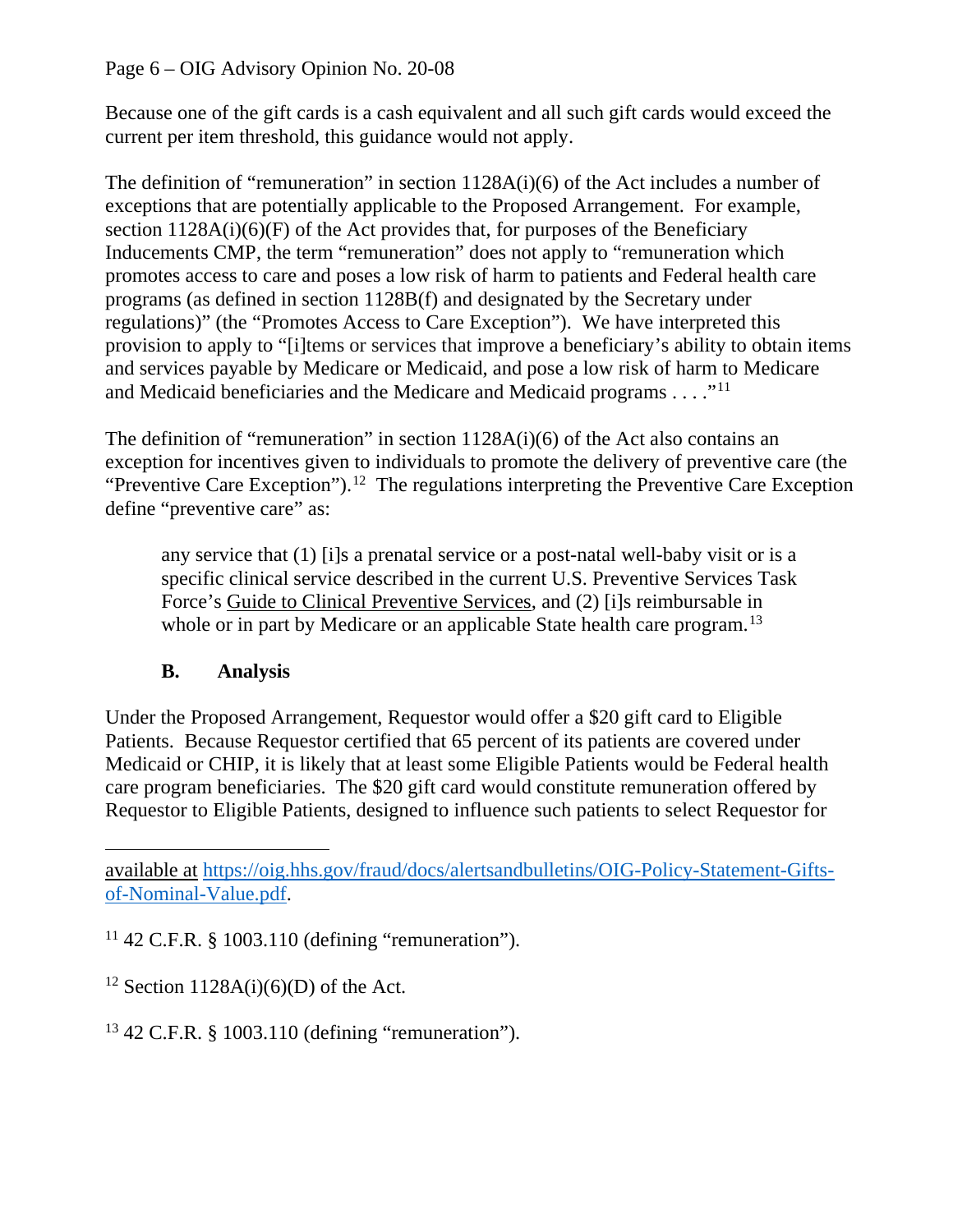future items or services (e.g., attending their rescheduled Care Appointment or selecting Requestor in the future for other federally reimbursable items or services). Thus, the Proposed Arrangement would implicate the Beneficiary Inducements CMP and the Federal anti-kickback statute.[14](#page-6-0)

Upon determining that the Proposed Arrangement would implicate the Beneficiary Inducements CMP and the Federal anti-kickback statute, we first analyze the Beneficiary Inducements CMP and assess whether an exception applies. We conclude that neither the Promotes Access to Care Exception nor the Preventive Care Exception would protect the Proposed Arrangement. The Promotes Access to Care Exception would not protect the gift cards that Requestor would offer because the gift cards would reward Eligible Patients who access care; they would not, as the Promotes Access to Care Exception requires, improve Eligible Patients' ability to access items and services payable by Medicare or Medicaid. In addition, one of the gift cards offered under the Proposed Arrangement would be to a retailer that is a big-box store, i.e., it sells a wide variety of items; as we have explained, such gift cards are not "items or services" and are considered cash equivalents that are not protected by the exception.<sup>15</sup> Similarly, the gift cards would not satisfy the Preventive Care Exception because, among other issues, some services furnished during Care Appointments would not meet the applicable definition of "preventive care," which means the gift card would not, in all instances, promote the delivery of "preventive care," as the exception requires.

Although we conclude that the Proposed Arrangement would not satisfy the Promotes Access to Care Exception or the Preventive Care Exception, in an exercise of our discretion we would not impose sanctions under the Beneficiary Inducements CMP for the combination of the following reasons.

First, we believe the risk of inappropriate patient steering would be minimized under the Proposed Arrangement due to the narrowly defined pool of Eligible Patients, i.e., those

<span id="page-6-1"></span><sup>15</sup> 81 Fed. Reg. 88,368, 88,397 (Dec. 7, 2016).

<span id="page-6-0"></span><sup>&</sup>lt;sup>14</sup> The OIG recently published regulations amending certain safe harbors and promulgating new safe harbors to the Federal anti-kickback statute. Medicare and State Health Care Programs: Fraud and Abuse; Revisions to Safe Harbors Under the Anti-Kickback Statute, and Civil Monetary Penalty Rules Regarding Beneficiary Inducements, 85 Fed. Reg. 77,684 (Dec. 2, 2020). Although the new safe harbor for patient engagement and support, 42 C.F.R. § 1001.952(hh), could potentially apply (as of the regulations' effective date of January 19, 2021), the facts presented to us do not demonstrate that the Proposed Arrangement would satisfy all conditions of that safe harbor.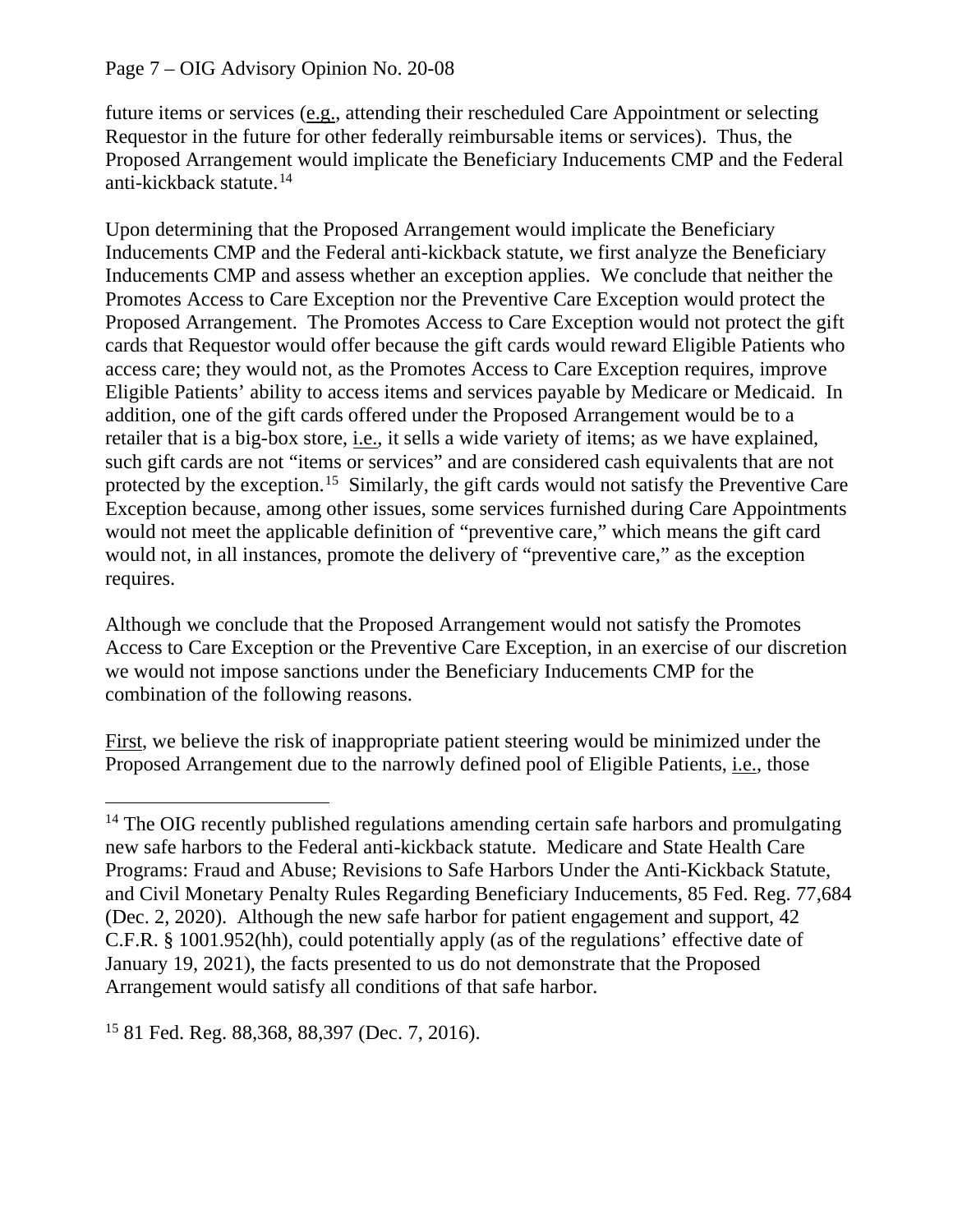#### Page 8 – OIG Advisory Opinion No. 20-08

patients who have scheduled but missed two or more Care Appointments with Requestor in the past six months. While Eligible Patients would not have attended these missed Care Appointments, they nonetheless would have an established relationship with Requestor by virtue of previously contacting it to schedule the Care Appointment. Accordingly, while the gift card could induce Eligible Patients to select Requestor and attend their rescheduled Care Appointment, we believe the risk that the gift card would induce Eligible Patients to select Requestor for future Care Appointments or other federally reimbursable items and services is low because the Proposed Arrangement would: (i) be available only to a patient who has previously scheduled his or her Care Appointment at least twice with Requestor and then missed such appointments; and (ii) entail the offer and furnishing of a one-time \$20 gift card, even if an Eligible Patient continues to miss Care Appointments in the future.

Second, the Proposed Arrangement would be unlikely to lead to increased costs to Federal health care programs or patients through overutilization or inappropriate utilization. While we acknowledge that the Proposed Arrangement would increase utilization of health care services by incentivizing Eligible Patients to attend their next scheduled Care Appointment with Requestor, we believe any resulting increase in costs to Federal health care programs would reflect appropriate utilization. By design, the Proposed Arrangement targets chronic underutilization of preventive and early intervention items and services for low-income, pediatric patients.<sup>[16](#page-7-0)</sup> In addition, all items and services furnished to such patients during Care Appointments would be medically necessary, and for any such patient with Medicaid coverage, the Care Appointment would be covered by the Medicaid EPSDT benefit.

Third, the Proposed Arrangement is unlikely to harm competition. While one of the types of gift cards offered would be a cash equivalent, the remuneration would be of modest value and could only be furnished once during the Proposed Arrangement. In addition, and of import, while Requestor would notify patients or their parents or guardians of the ability to earn a gift card by telephone, all such outreach would be limited to a narrowly defined pool of Eligible Patients, i.e., those patients who have previously scheduled and missed two Care Appointments with Requestor. Requestor certified that it otherwise would not advertise the Proposed Arrangement.

Lastly, the scope of the Proposed Arrangement appears reasonably tailored to accomplish Requestor's goal of improving attendance rates at Care Appointments. The following parameters evidence such tailoring: (i) Requestor relied on internal data to identify a policy

<span id="page-7-0"></span><sup>&</sup>lt;sup>16</sup> Requestor certified that 96 percent of its patients report incomes at or below 200 percent of the Federal poverty level, and 65 percent of its patients receive health care coverage under either Medicaid or CHIP.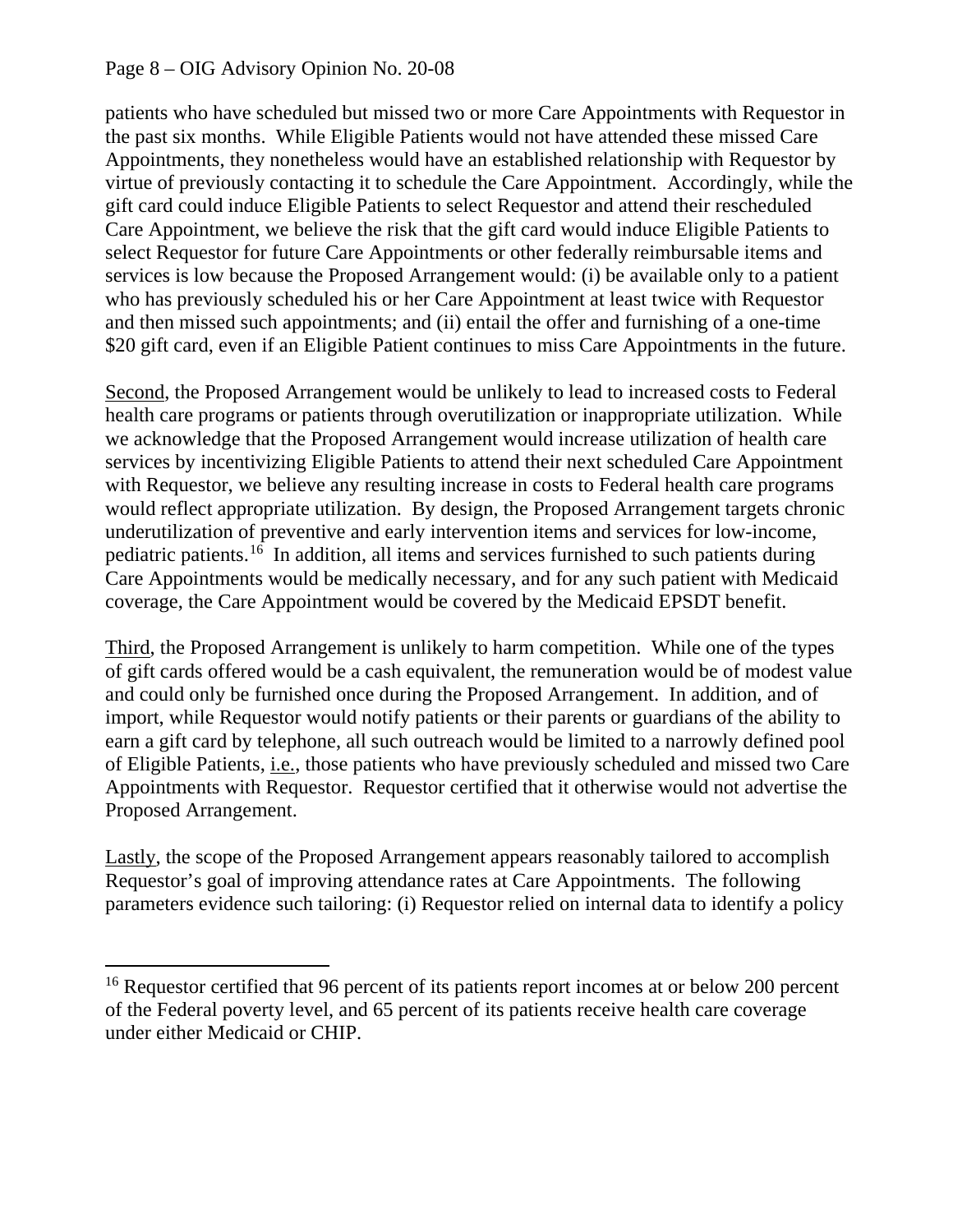concern and potential solution;<sup>[17](#page-8-0)</sup> (ii) the Proposed Arrangement is focused on a targeted subset of patients to address this policy concern; (iii) the offer and provision of the gift card would be paired with patient education, an eligibility verification process, documentation requirements, and an annual effectiveness review; and (iv) the reward for attending a Care Appointment consists of a one-time \$20 gift card, even if an Eligible Patient continues to miss Care Appointments in the future.

We believe these safeguards, in combination, distinguish the Proposed Arrangement from problematic programs that offer free goods or other remuneration to beneficiaries merely as an incentive for those patients to obtain federally reimbursable items and services. Thus, in an exercise of our discretion, we would not subject Requestor to sanctions under the Beneficiary Inducements CMP in connection with the Proposed Arrangement. For the same reasons, we also would not subject Requestor to sanctions under the Federal anti-kickback statute in connection with the Proposed Arrangement.

# **III. CONCLUSION**

Based on the facts certified in your request for an advisory opinion and supplemental submissions, we conclude that although the Proposed Arrangement could potentially generate prohibited remuneration under the Federal anti-kickback statute if the requisite intent to induce or reward referrals of Federal health care program business were present, the OIG would not impose administrative sanctions on [name redacted] under sections 1128(b)(7) or 1128A(a)(7) of the Act (as those sections relate to the commission of acts described in section 1128B(b) of the Act) in connection with the Proposed Arrangement. In addition, the OIG would not impose administrative sanctions on [name redacted] under section 1128A(a)(5) of the Act in connection with the Proposed Arrangement. This opinion is limited to the Proposed Arrangement and, therefore, we express no opinion about any ancillary agreements or arrangements disclosed or referenced in your request for an advisory opinion or supplemental submissions.

# **IV. LIMITATIONS**

The limitations applicable to this opinion include the following:

This advisory opinion is issued only to [name redacted], the requestor of this opinion. This advisory opinion has no application to, and cannot be relied upon by, any other individual or entity.

<span id="page-8-0"></span><sup>&</sup>lt;sup>17</sup> We have not performed a review of the data and rely upon Requestor's certifications with respect to its validity.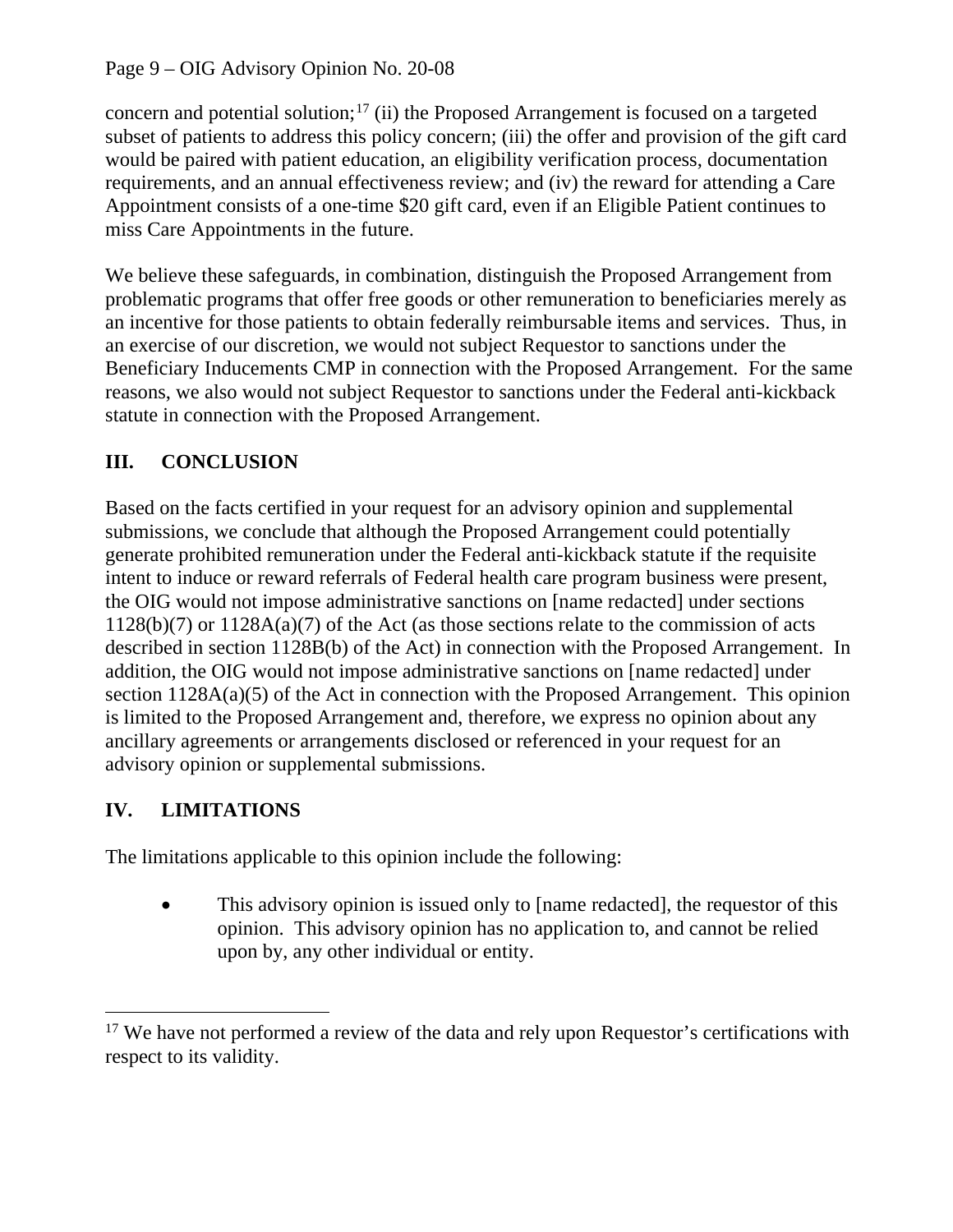#### Page 10 – OIG Advisory Opinion No. 20-08

- This advisory opinion may not be introduced into evidence by a person or entity other than [name redacted] to prove that the person or entity did not violate the provisions of sections 1128, 1128A, or 1128B of the Act or any other law.
- This advisory opinion is applicable only to the statutory provisions specifically noted above. No opinion is expressed or implied herein with respect to the application of any other Federal, state, or local statute, rule, regulation, ordinance, or other law that may be applicable to the Proposed Arrangement, including, without limitation, the physician self-referral law, section 1877 of the Act (or that provision's application to the Medicaid program at section 1903(s) of the Act).
- This advisory opinion will not bind or obligate any agency other than the U.S. Department of Health and Human Services.
- This advisory opinion is limited in scope to the specific arrangement described in this letter and has no applicability to other arrangements, even those which appear similar in nature or scope.
- No opinion is expressed herein regarding the liability of any party under the False Claims Act or other legal authorities for any improper billing, claims submission, cost reporting, or related conduct.

This opinion is also subject to any additional limitations set forth at 42 C.F.R. Part 1008.

The OIG will not proceed against [name redacted] with respect to any action that is part of the Proposed Arrangement taken in good faith reliance upon this advisory opinion, as long as all of the material facts have been fully, completely, and accurately presented, and the Proposed Arrangement in practice comports with the information provided. The OIG reserves the right to reconsider the questions and issues raised in this advisory opinion and, where the public interest requires, to rescind, modify, or terminate this opinion. In the event that this advisory opinion is modified or terminated, the OIG will not proceed against [name redacted] with respect to any action that is part of the Proposed Arrangement taken in good faith reliance upon this advisory opinion, where all of the relevant facts were fully, completely, and accurately presented and where such action was promptly discontinued upon notification of the modification or termination of this advisory opinion.